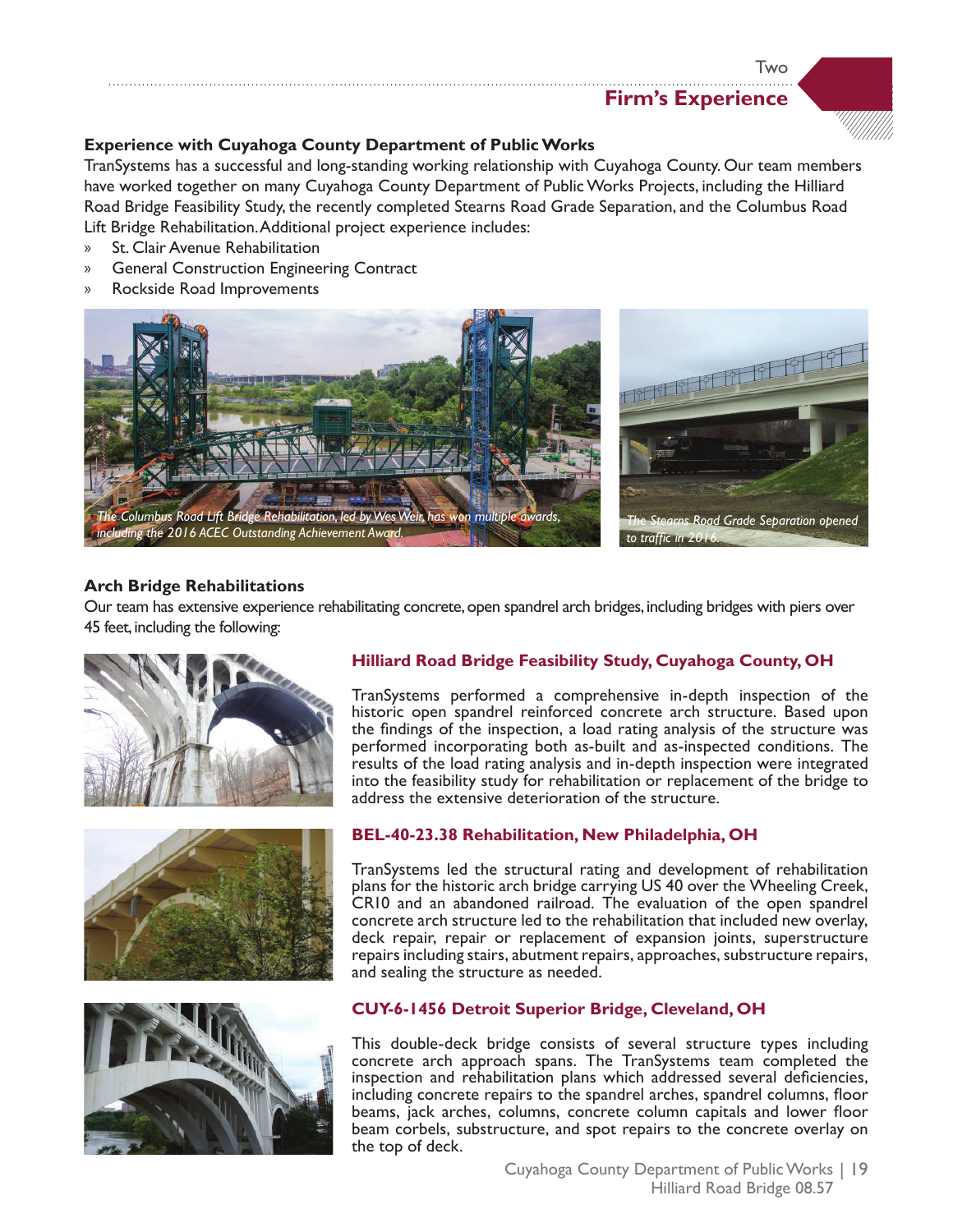# **Arch Bridge Rehabilitation Experience**



# **Woodrow Wilson Bridge Rehabilitation, Jackson, MS**

TranSystems performed the in-depth inspection and rehabilitation design for the historic bridge originally constructed in 1925. The rehabilitation included deck and spandrel beam replacement, spandrel column and arch repairs, in-kind replacement of the historic concrete bridge railing, and pier widening to support the new wider deck.









# **Mulberry Street Bridge Rehabilitation, Harrisburg, PA**

TranSystems performed this fnal design for the rehabilitation of the Mulberry Street bridge. The 18-span reinforced concrete closed spandrel arch bridge carries SR 3012 over Paxton Creek, Amtrak tracks, Norfolk Southern railroad tracks, and Cameron and 10th streets in Harrisburg, PA.



#### **Weequahic Park Road Bridge Rehabilitation, Essex County, NJ**

TranSystems provided design engineering services for the rehabilitation of the reinforced concrete arch bridge originally built in 1931. Rehabilitation efforts included concrete repairs, full replacement of the deteriorated deck, spandrel column partial reconstruction. The team had to coordinate with ConRail and the State Historic Preservation Office. Preservation efforts included replacing existing lighting with new reproduction lighting to mimic the original design.

**Walnut Lane Bridge over Wissahickon Creek, Philadelphia, PA**

TranSystems completed the design for the rehabilitation of the historic Walnut Lane Bridge, a 6 span, open spandrel concrete arch bridge originally built in 1908. The bridge's total length is 575' and carries 2-lanes of traffc with sidewalks over the Wissahickon Creek and Fairmount Park. The rehabilitation included removal of the asphalt wearing surface, repairs to the superstructure and substructure elements, replacement of the existing concrete balustrade railing and lighitng upgrades. The project was awarded a *2017 Preservation Alliance of Philadelphia Grand Jury Award.*

#### **Historic High Bridge Rehabilitation, New York, NY**

The 1450' bridge sits 120' above the Harlem River and is a NYC Landmark and listed on the National Register of Historic Places. The scope of the project included the rehabilitation and strengthening of the masonry arch spans, steel arch span, walkway and deck; barrier-free access and safety for pedestrian and non-motorized wheeled users through the addition of ramps and safety fencing, rehabilitation and restoration of the historic railings, installation of walkway lighting, and architectural lighting of the bridge arches; and new wayfnding information.